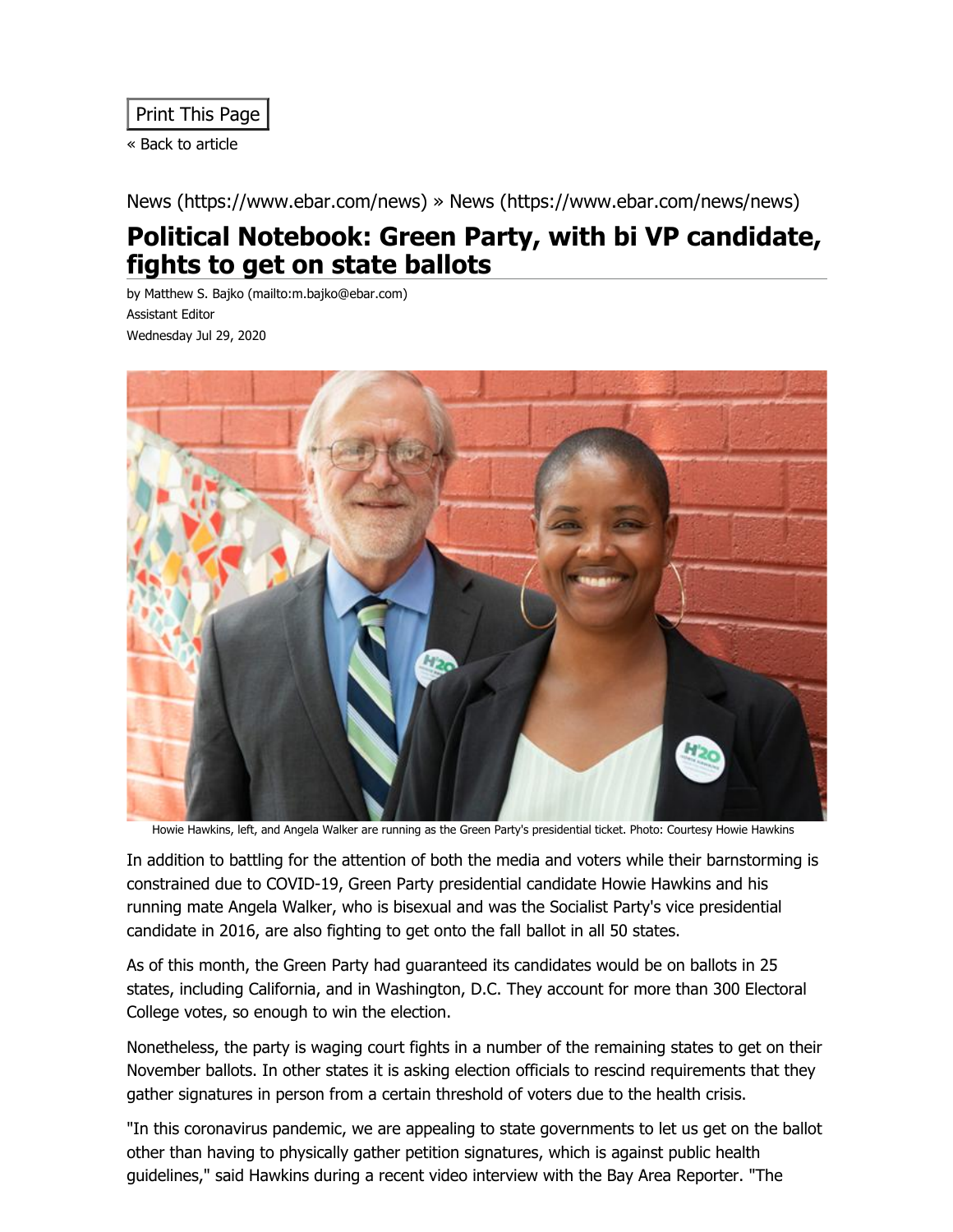response varies state to state."

In Vermont, for instance, state officials allowed the Greens ballot access since the party had done so in past elections, said Hawkins. Other states, like Maryland and New Jersey, he said granted permission for the party to submit digitally gathered signatures. But the party has had to go to court in other states, such as Illinois, Indiana, Arizona, and Oklahoma, to ensure its candidates are included on the ballot.

"One of the complications of running for president as a third party candidate is you have to worry about getting on the ballot. It is a big job," noted Hawkins, who was his party's gubernatorial candidate in New York the last three election cycles for that office.

Hawkins, 67, was born in San Francisco and grew up in San Mateo. Drafted into the Vietnam War in 1972, he enlisted with the Marine Corps. He left the Bay Area for Dartmouth College in Hanover, New Hampshire, and ended up staying in New England.

In 1984, he helped form the Green Party. Hawkins is now retired from his Teamster job unloading trucks for UPS and lives in Syracuse, New York, which he has called home for nearly 30 years.

Walker, 46, grew up in Milwaukee in a working-class Black family and moved to Jacksonville, Florida, in 1993 with her daughter, Epiphany. She studied education then history at a local university before dropping out in 2001 to become a school bus driver.

In 2009, Walker returned to her hometown in Wisconsin and landed a job with the local transit system. As a member of the Amalgamated Transit Union Local 998 Walker took part in the protests against then-governor Scott Walker and his anti-labor policies, leading her to be hired as her union's legislative director.

She ran unsuccessfully for sheriff in 2014 and, following the last presidential election, relocated to Florence, South Carolina. Now a grandmother of five, Walker works as a dump truck driver. It was her bid for sheriff that first brought her to the attention of Hawkins, as they were invited that year to speak on the same panel by a New York socialist group.

"I don't think I told her then, but I was very impressed. She speaks very well and very clearly with a conviction you can feel," recalled Hawkins, adding that when the socialists tapped her four years ago, "I said, 'Damn! The Greens let her get away.'"

Walker was at the top of his list for potential running mates, and in April Hawkins reached out to ask her to join his ticket.

"I was sitting here minding my own business," joked Walker, admitting she at first thought Hawkins was calling to seek her endorsement. "That was not what he asked for."

His platform's focus on environmental issues appealed to her — their campaign tagline is "We want an Ecosocialist Green New Deal!" — and she was impressed by Hawkins' convictions on myriad issues. She also saw his invitation as a way to press for passage of the Equality Act, the federal legislation that would end discrimination against LGBTQ people in numerous areas like housing and employment.

"Making sure it has teeth in it so all of us on the rainbow are protected and it is codified into law so we can not be discriminated against because of who we are, that is a big one for me," said Walker.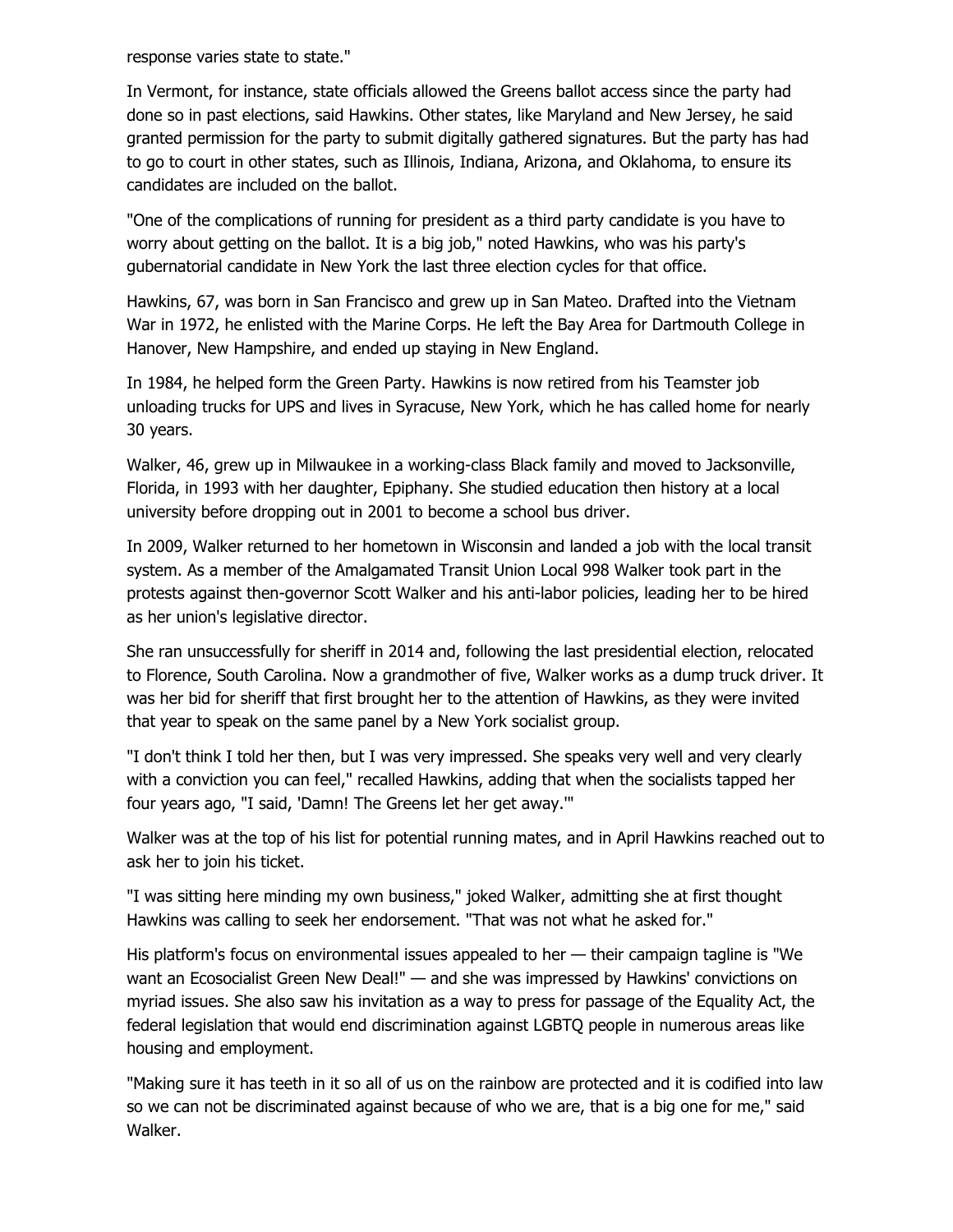Her only hesitancy in being his running mate, said Walker, stemmed from having to return to the public spotlight. She had been enjoying being out of the limelight in her small Southern town.

"The hesitation came from the fact I am an introvert. I live a really quiet life on purpose. I don't necessarily enjoy the exposure of being a candidate, though I know how to handle it," said Walker. "Anyone else than Howie, I would have looked at them as stupid. But I know him and his character and integrity, so my hesitation was just on apart of I am going to be out front again."

As for seeking the White House as an out candidate, Walker said that precedent has already been set by past candidates, most recently Pete Buttigieg, the gay former mayor of South Bend, Indiana who had sought the Democratic Party's presidential nomination this year.

"I think because there are so many people who are on the rainbow and who are running for office, it's not something I feel like I am in a special box," said Walker, adding it would be interesting if lesbian Wisconsin U.S. Senator Tammy Baldwin is picked as the running mate of former vice president Joseph R. Biden Jr., the presumptive Democratic presidential candidate. "She is somebody I have respect for."

As for the contention their candidacies will steal votes away from the Democratic ticket and hand President Donald Trump a second term, Hawkins and Walker said the Democratic Party would have no one to blame but itself should its candidates lose. There is a solution, noted Hawkins, to ensuring the winner of the popular vote becomes president.

"We should replace the Electoral College with ranked choice and go by the popular vote for president. But the Democrats, they don't embrace that. They don't talk about it," he said. "Instead, they try to keep us off the ballot. Party suppression is a form of voter suppression."

He pointed to exit polling that found 60% of the people who voted for the Green Party's presidential candidate in 2016, Jill Stein, would have just stayed home had she not been on the ballot. They would not have voted for Hillary Clinton, the Democrat's candidate four years ago, he said.

"So we bring new voters to the polls," said Hawkins. "A vote for the Green Party ticket is a vote against Trump. It is not a vote in his column, it is a vote in our column."

Ranked-choice voting, used in local races in cities like San Francisco, Oakland, and Berkeley, should be adopted nationwide, argued Hawkins.

"I have put it to Joe Biden, why don't you embrace that and solve the spoiler problem. That way, people can vote for the candidate they like the most," he said.

Walker said she understands why voters are afraid about the impact their choice on the ballot will have this year.

"There is a lot of trepidation about this individual — I refuse to say his name - retaining this office and the people who follow him," she said. "I give the same answer that Howie does, it is the Democrats' fault. If you continually nominate unpalatable, unelectable candidates that people don't like, you can't chastise them when they don't show up to vote."

**Web Extra: For more queer political news, be sure to check http://www.ebar.com [\(http://www.ebar.com\) Monday mornings for Political Notes, the notebook's onlin](http://www.ebar.com/)e companion. This week's column reported on the SF Democratic Party endorsements in the city's fall supervisor races.**